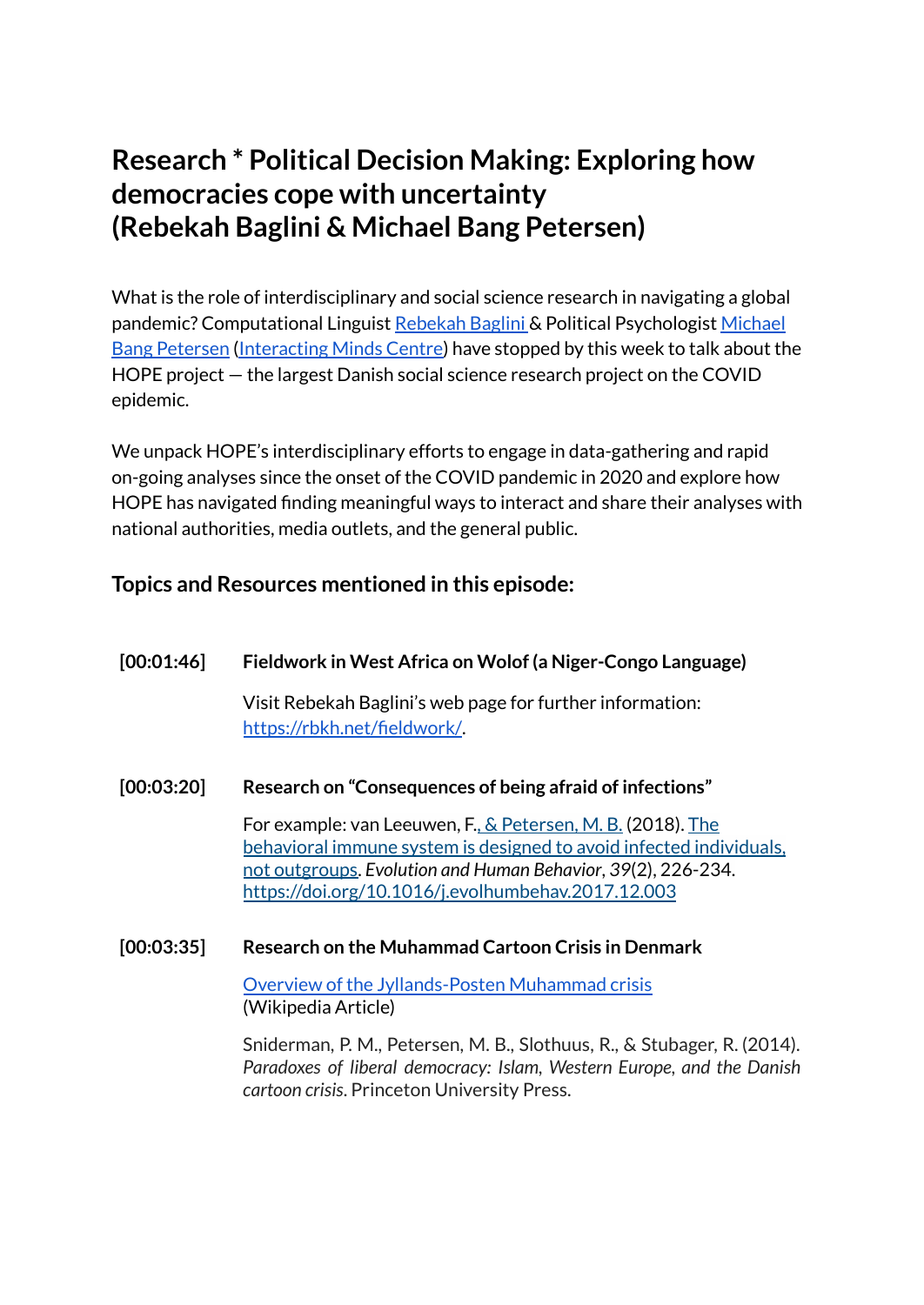Sniderman, P. M., [Petersen,](https://pure.au.dk/portal/en/persons/michael-bang-petersen(7998cc16-75d5-4065-8b6e-395d73e22151).html) M. B., [Slothuus,](https://pure.au.dk/portal/en/persons/rune-slothuus(76e88e37-bfad-4fe2-923e-51cd3022b0d2).html) R., [Stubager,](https://pure.au.dk/portal/en/persons/rune-stubager(a4304f9c-b7dc-4766-8fdb-9d1fd3be25a3).html) R., & Petrov, P. (2019). [Reactions](https://pure.au.dk/portal/en/publications/reactions-to-terror-attacks-a-heuristic-model(b8eb86d6-bc90-45ab-a900-3de07125eca4).html) to Terror Attacks: A Heuristic Model. *Political Psychology*, *40*(S1), 245-258. <https://doi.org/10.1111/pops.12575>

### **[00:03:44] Research on Misinformation and Conspiracy Theories**

Mus, M., [Bor,](https://pure.au.dk/portal/en/persons/alexander-bor(df35f529-baf4-4bbf-916e-9dac13baf052).html) A., & [Petersen,](https://pure.au.dk/portal/en/persons/michael-bang-petersen(7998cc16-75d5-4065-8b6e-395d73e22151).html) M. B. (2022). Do [conspiracy](https://pure.au.dk/portal/en/publications/do-conspiracy-theories-efficiently-signal-coalition-membership-an-experimental-test-using-the-who-said-what-design(756402c7-4aa5-4f92-aa22-491f2dc226a0).html) theories efficiently signal coalition [membership?](https://pure.au.dk/portal/en/publications/do-conspiracy-theories-efficiently-signal-coalition-membership-an-experimental-test-using-the-who-said-what-design(756402c7-4aa5-4f92-aa22-491f2dc226a0).html) An experimental test using the "Who Said [What?"](https://pure.au.dk/portal/en/publications/do-conspiracy-theories-efficiently-signal-coalition-membership-an-experimental-test-using-the-who-said-what-design(756402c7-4aa5-4f92-aa22-491f2dc226a0).html) design. *PLOS ONE*, *17*(3), [e0265211]. <https://doi.org/10.1371/journal.pone.0265211>

#### **[00:05:58] Starting Point ofthe HOPE project**

For a more complete overview of the starting points of the HOPE project, listen to the COVID episode on "the Map" [podcast.](https://podcasts.apple.com/us/podcast/2-covid/id1534508547?i=1000495650104)

# **[00:06:55] Centre for Humanities Computing (CHCAA)**

A computational research laboratory and infrastructure located at the [Faculty](https://arts.au.dk/en/) of Arts, Aarhus [University](https://arts.au.dk/en/) Denmark. See their [website](https://chcaa.io/#/) for further information.

#### **[00:10:00] Regular HOPE Reports and Online [Dashboard](https://hope-project.au.dk/#/reports)**

Twitter Interactive apps

For Danish tweets: <https://webservice2.chcaa.au.dk/hope-twitter-analytics/da/>

For English tweets about Denmark and the pandemic: <https://webservice2.chcaa.au.dk/hope-twitter-analytics/en/>

#### **[00:23:47] Mette Frederiksen**

Mette Frederiksen is the current Prime Minister of Denmark and has been the Leader of the Social Democrats political party since 2015.

#### **[00:23:58] "Minkgate" Scandal**

In 2020, Danish authorities mass-slaughtered Denmark's herd of around 17 million minks in fear that animals infected with corona could transmit the virus to humans. A move that resulted in ca. 5000 jobs losses and turned out to be unlawful, as the government did not have the legal authority to order the culling.

For further details see this and related New York Times articles: [https://www.nytimes.com/2021/12/09/world/europe/denmark-min](https://www.nytimes.com/2021/12/09/world/europe/denmark-mink.html) [k.html](https://www.nytimes.com/2021/12/09/world/europe/denmark-mink.html)